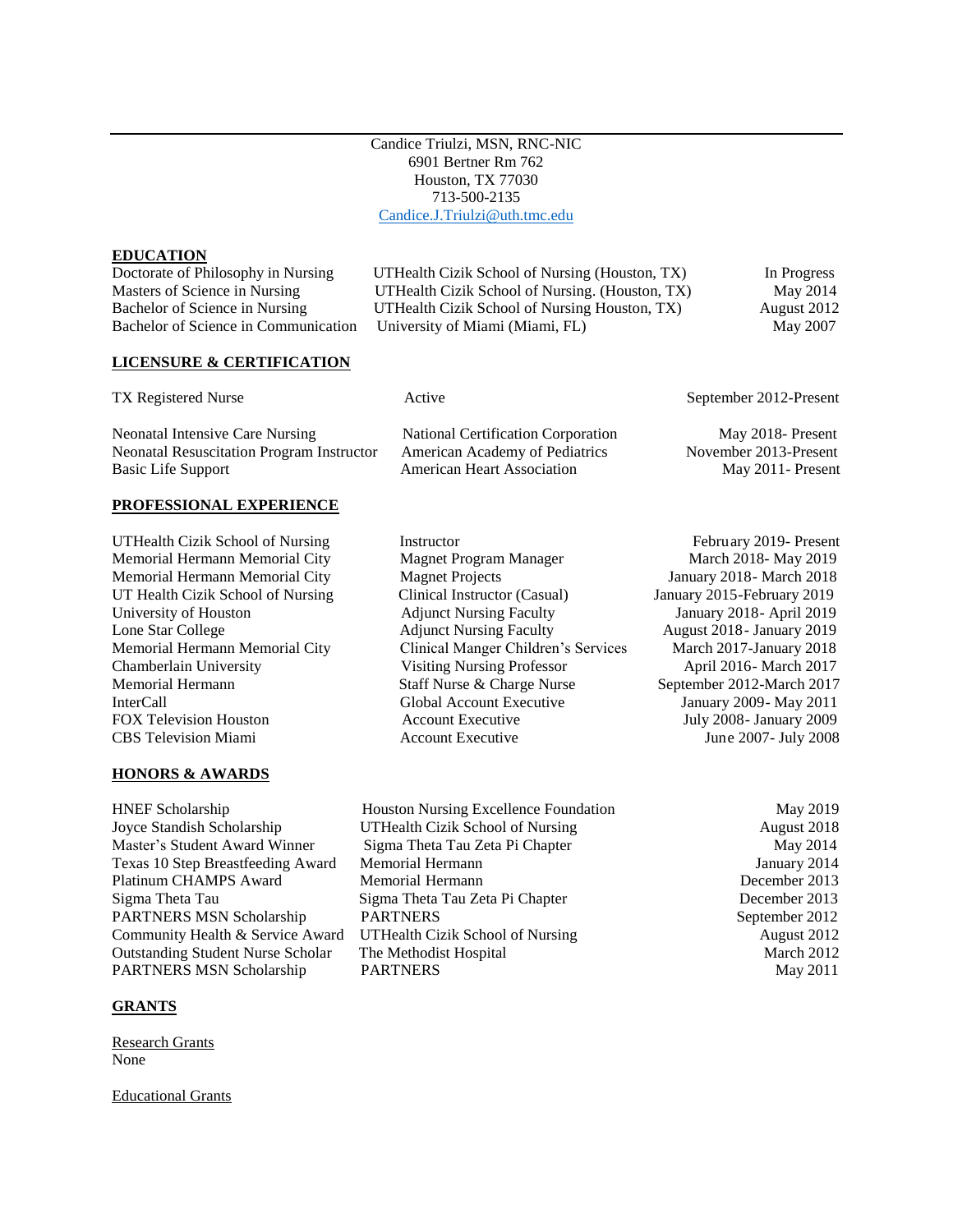None

Other Funded Projects None

# **PUBLICATIONS**

Peer Reviewed Publications None

Non-Peer Reviewed Publications None

Books & Chapters None

Media & Creative Projects None

Peer-Reviewed Abstracts None

Other None

# **PRESENTATIONS**

International None

**National** 

Triulzi, C., Cabori, R., Morace, S., Taschner, T., Khan, A., Muthappa, R. (September 2018). Implementation of the Kaiser Early Onset Sepsis Calculator. *Vermont Oxford Network National Quality Congress.* Chicago, IL.

Triulzi, C., Cabori, R., Vermillion, J., Duncan, K., Pham, C., Koneru, M., Muthappa, R. (September 2017). Decreasing Antibiotic Doses and Standardizing Antibiotic Education in a Level III NICU. *Vermont Oxford Network National Quality Congress.* Chicago, IL.

Local

Triulzi, C. & Boehning, S. (May 2019). From Passion to Project: Implementation of Colostrum Collection for VLBW Infants. *Memorial Hermann Katy Hospital Research Day.* Houston, TX

### **PROFESSIONAL SERVICE**

Consultations None

Editorial Boards/Panels None

Professional Service<br>Mentor

Capella DNP Student Mentor<br>
Phoenix MSN Student Mentor<br>
January 2017-January 2019 Mentor Phoenix MSN Student Mentor